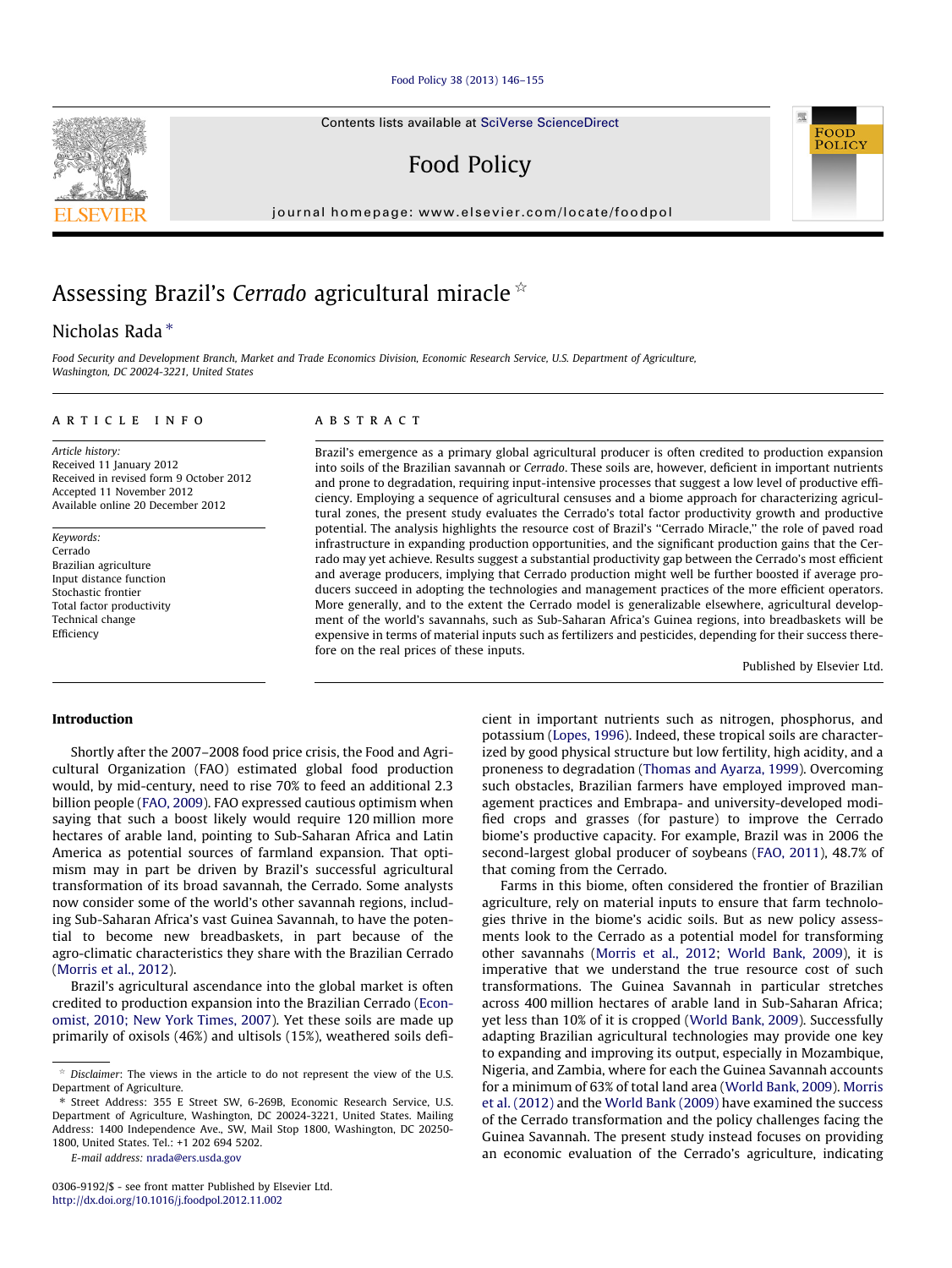how the productivity gap between the Cerrado's most-efficient and average producers provides an opportunity for expanding the Cerrado's agricultural potential.

Our hypothesis is that the Cerrado's soils require significant investments in the material inputs needed to, for example, improve nutrient composition enough to allow commercial exploitation. Taken on its own account, that fact is a drag on productive efficiency. The input-intensive nature of the biome's production processes, the substantial distances most material inputs must travel, and the sparseness of paved highways, are reasons to suspect the Cerrado of low productivity growth. If Cerrado producers have indeed operated at low productive efficiency, any significant output-price drop or input-price spike likely would reduce farm profitability and threaten Brazil's position as a globally competitive agricultural supplier. Employing Brazilian agricultural census data (1985, 1995/1996, 2006) and environmental rather than political boundaries, the present article explores the resource cost of agricultural production in a savannah of low nutrient quality, focusing on the role of infrastructure in expanding the technological frontier.

Results indicate that annual factor productivity growth among the Cerrado's most efficient producers has been slightly more rapid in the livestock than in the crop sub-sectors of the agricultural economy. Paved-road infrastructure investments have significantly affected crop and livestock productivity growth of the Cerrado's most efficient farms; a 1% improvement in paved-road density raises both livestock and crop production by more than 1%. However, the high resource cost of savannah production is clear. The average farm was, between 1985 and 2006, unable to keep pace with the most-efficient producers, achieving a total factor productivity (TFP) growth rate of only 0.4% per annum. Such high resource cost translates into a sizeable TFP gap between most-efficient and average farmer which, if closed, would substantially boost Brazil's international position as a globally competitive supplier of agricultural commodities.

#### A biome assessment of Brazil's productive efficiency

Evaluations of Brazil's agricultural performance have focused predominately on measuring total factor productivity (TFP) growth and on comparing growth rates across such political boundaries as states or regions [\(Rada and Buccola, 2012; Gasques et al., 2010;](#page--1-0) [Pereira et al., 2002](#page--1-0); and [Avila and Evenson, 1995\)](#page--1-0). Of these studies, only [Avila and Evenson \(1995\)](#page--1-0) have reported TFP growth rates beyond political boundaries, namely by agro-ecological zone. The latter provides an opportunity to evaluate production's performance on the basis of climate, soil, and terrain characterizations. Brazil has 92 agro-ecological zones, too many for concise result reporting. Indeed, [Avila and Evenson \(1995\)](#page--1-0) reported TFP growth estimates for only 22 of them.

The Brazilian savannah extends across every Brazilian region and 11 of the 27 states [\(Fig. 1](#page--1-0)). Hence, any analysis focusing on political boundaries obscures the agricultural performance and productive potential of the Cerrado itself. In evaluating the Cerrado, the present article evaluates, for the first time, agricultural TFP by Brazilian biome, providing an improved understanding of the productive efficiency of Brazil's most important macro-ecosystem. A biome approach is not uncommon in the environmental literature ([Klink and Machado, 2005; Ratter et al., 1997\)](#page--1-0) but apparently has not yet been used for productivity estimation in the economics literature. [Castro de Rezende \(2003\)](#page--1-0) and [Barros](#page--1-0) [et al. \(2007\)](#page--1-0) provide the only other known economic analyses focusing strictly on the Cerrado. The former is a land market analysis, the latter an assessment of the Cerrado's competitive agricultural potential. Both define the Cerrado by political boundaries. Moreover, [Barros et al. \(2007\)](#page--1-0) define the Cerrado differently in the same report, alternating between using the Center-West states and the states of Goiás, Minas Gerais, and Mato Grosso. Unfortunately also, all these states contain biomes other than the Cerrado's, and the Cerrado biome itself extends into seven other Brazilian states.

#### Brazilian biomes

Brazil may be divided into six biomes: Amazônia, Cerrado, Pantanal, Caatinga, Mata Atlântica, and Pampa ([Fig. 1](#page--1-0)) [\(IBGE, 2006\)](#page--1-0). Biome classifications are unique in that they express the environmental conditions which enable flora and fauna to inhabit the given area. The primary objective of the present analysis is to isolate and evaluate farm productivity in the Cerrado biome. For comparison, the Pantanal and Amazônia biomes are grouped together to form a Western biome, and the Pampa, Caatinga, and Mata Atlântica biomes to form an Eastern biome.

The Amazônia biome is the largest in Brazil, accounting for 49.3% of the nation's total area [\(Portal Brasil, 2011](#page--1-0)). Covering five states, it may be generally classified as a tropical rainforest with a hot and humid climate, heavy rainfall, and highly acidic soils of low fertility and drainage. The Pantanal biome borders the Amazônia on one side, spans two states, and is characterized as temperate grasslands with long-term flooding. These two biomes together cover 51.1% of Brazil's land area yet, over the 1985–2006 period, generated only 6% of its mean total production value.

The Cerrado biome is Brazil's second largest, accounting for 23.9% of the nation's area ([Portal Brasil, 2011](#page--1-0)). Crossing 11 states, it contains the source of three major river basins, has a hot sub-humid tropical climate, distinct wet and dry seasons, and consists of tropical grasslands and savannah whose acidic soils are relatively infertile. As farm expansion into this biome accelerated, so did its share of total farm revenue, rising from 19.2% in 1985, to 28.7% in 1995/1996, and peaking at 33.2% in the 2006 census period. As shown in [Fig. 2,](#page--1-0) 1985–2006 mean production shares in the Cerrado are greatest for cotton (48.8%), oranges (41.7%), soybeans (39.6%), cattle (37.0%), and sugar (32.0%).

The Eastern biome – Caatinga, Mata Atlântica, and Pampa – is slightly larger than the Cerrado, accounting for 25% of Brazil's land ([Fig. 1\)](#page--1-0). The Caatinga extends over 10 states and is a tropical scrub forest of deciduous vegetation and two distinct dry seasons prone to drought. The Mata Atlântica, or Atlantic Forest, biome stretches over 15 states comprised of hot, humid, tropical deciduous forest. The Pampa biome, present only in the state of Rio Grande do Sul, is classified as a steppe and extends into Uruguay and Argentina. It has rainy weather and no dry season; grasses and shrubs are the primary vegetation. Although the Eastern biome covers only one-quarter of Brazil, it accounts for a mean 65.45% of total crop revenue and 34.55% of total livestock revenue over the sample time period. As shown in [Fig. 2](#page--1-0), the Eastern biome has produced, on average, a minimum 48% of all commodities reported over the three census periods (see [Fig. 3\)](#page--1-0).

#### Transportation infrastructure investments

Concern about Brazil's transportation infrastructure and its impact on farm production and profitability, especially in the Cerrado, have been widespread ([Vera-Diaz et al., 2009; Costa and Rosson,](#page--1-0) [2007; Matthey et al., 2004; Schnepf et al., 2001](#page--1-0)). The most vital form of Brazilian farm transportation is the road system. [Matthey](#page--1-0) [et al. \(2004\)](#page--1-0) found farm transportation costs in the state of Mato Grosso highest if commodities traveled by truck; yet 62% of farm products are shipped in this manner. [Caixeta-Filho and Gameiro](#page--1-0) [\(2001\)](#page--1-0) note that greater than 95% of the Cerrado biome's exportdestined cotton production is transported by truck to Brazil's